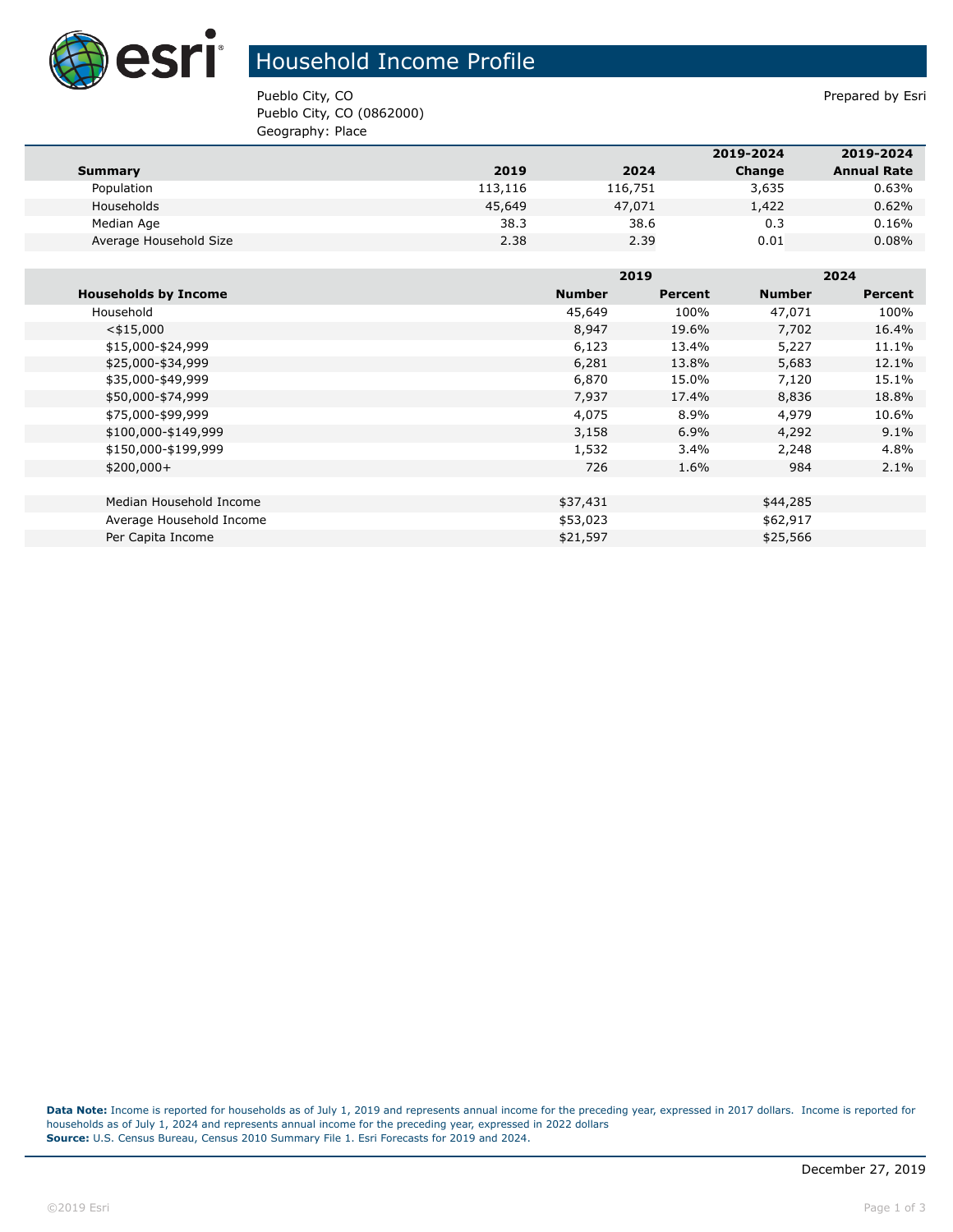

## Household Income Profile

Pueblo City, CO **Prepared by Estimate Prepared by Estimate Prepared by Estimate Prepared by Estimate Prepared by Estimate Prepared by Estimate Prepared by Estimate Prepared by Estimate Prepared by Estimate Prepared by Esti** Pueblo City, CO (0862000) Geography: Place

| 2019 Households by Income and Age of Householder |          |           |           |           |           |          |          |  |
|--------------------------------------------------|----------|-----------|-----------|-----------|-----------|----------|----------|--|
|                                                  | $25$     | $25 - 34$ | $35 - 44$ | $45 - 54$ | $55 - 64$ | 65-74    | $75+$    |  |
| HH Income Base                                   | 2,368    | 7,403     | 6,522     | 6,997     | 8,622     | 7,204    | 6,534    |  |
|                                                  |          |           |           |           |           |          |          |  |
| $<$ \$15,000                                     | 706      | 1,374     | 1,037     | 1,228     | 1,716     | 1,306    | 1,581    |  |
| \$15,000-\$24,999                                | 419      | 726       | 511       | 562       | 957       | 1,072    | 1,876    |  |
| \$25,000-\$34,999                                | 375      | 1,089     | 798       | 842       | 903       | 1,013    | 1,261    |  |
| \$35,000-\$49,999                                | 350      | 1,103     | 993       | 1,077     | 1,308     | 1,297    | 742      |  |
| \$50,000-\$74,999                                | 317      | 1,524     | 1,324     | 1,324     | 1,702     | 1,231    | 516      |  |
| \$75,000-\$99,999                                | 111      | 742       | 766       | 741       | 889       | 580      | 246      |  |
| \$100,000-\$149,999                              | 52       | 514       | 675       | 645       | 691       | 406      | 176      |  |
| \$150,000-\$199,999                              | 23       | 240       | 268       | 397       | 292       | 202      | 109      |  |
| \$200,000+                                       | 15       | 91        | 150       | 181       | 164       | 97       | 27       |  |
|                                                  |          |           |           |           |           |          |          |  |
| Median HH Income                                 | \$26,166 | \$40,762  | \$48,435  | \$46,243  | \$42,203  | \$36,752 | \$23,443 |  |
| Average HH Income                                | \$36,110 | \$53,889  | \$62,987  | \$63,727  | \$56,859  | \$50,499 | \$34,475 |  |
| <b>Percent Distribution</b>                      |          |           |           |           |           |          |          |  |
|                                                  | $<$ 25   | $25 - 34$ | $35 - 44$ | $45 - 54$ | $55 - 64$ | 65-74    | $75+$    |  |
| HH Income Base                                   | 100%     | 100%      | 100%      | 100%      | 100%      | 100%     | 100%     |  |
|                                                  |          |           |           |           |           |          |          |  |
| $<$ \$15,000                                     | 29.8%    | 18.6%     | 15.9%     | 17.6%     | 19.9%     | 18.1%    | 24.2%    |  |
| \$15,000-\$24,999                                | 17.7%    | 9.8%      | 7.8%      | 8.0%      | 11.1%     | 14.9%    | 28.7%    |  |
| \$25,000-\$34,999                                | 15.8%    | 14.7%     | 12.2%     | 12.0%     | 10.5%     | 14.1%    | 19.3%    |  |
| \$35,000-\$49,999                                | 14.8%    | 14.9%     | 15.2%     | 15.4%     | 15.2%     | 18.0%    | 11.4%    |  |
| \$50,000-\$74,999                                | 13.4%    | 20.6%     | 20.3%     | 18.9%     | 19.7%     | 17.1%    | 7.9%     |  |
| \$75,000-\$99,999                                | 4.7%     | 10.0%     | 11.7%     | 10.6%     | 10.3%     | 8.1%     | 3.8%     |  |
| \$100,000-\$149,999                              | 2.2%     | 6.9%      | 10.3%     | 9.2%      | 8.0%      | 5.6%     | 2.7%     |  |
| \$150,000-\$199,999                              | 1.0%     | 3.2%      | 4.1%      | 5.7%      | 3.4%      | 2.8%     | 1.7%     |  |
| \$200,000+                                       | 0.6%     | 1.2%      | 2.3%      | 2.6%      | 1.9%      | 1.3%     | 0.4%     |  |

**Data Note:** Income is reported for households as of July 1, 2019 and represents annual income for the preceding year, expressed in 2017 dollars. Income is reported for households as of July 1, 2024 and represents annual income for the preceding year, expressed in 2022 dollars **Source:** U.S. Census Bureau, Census 2010 Summary File 1. Esri Forecasts for 2019 and 2024.